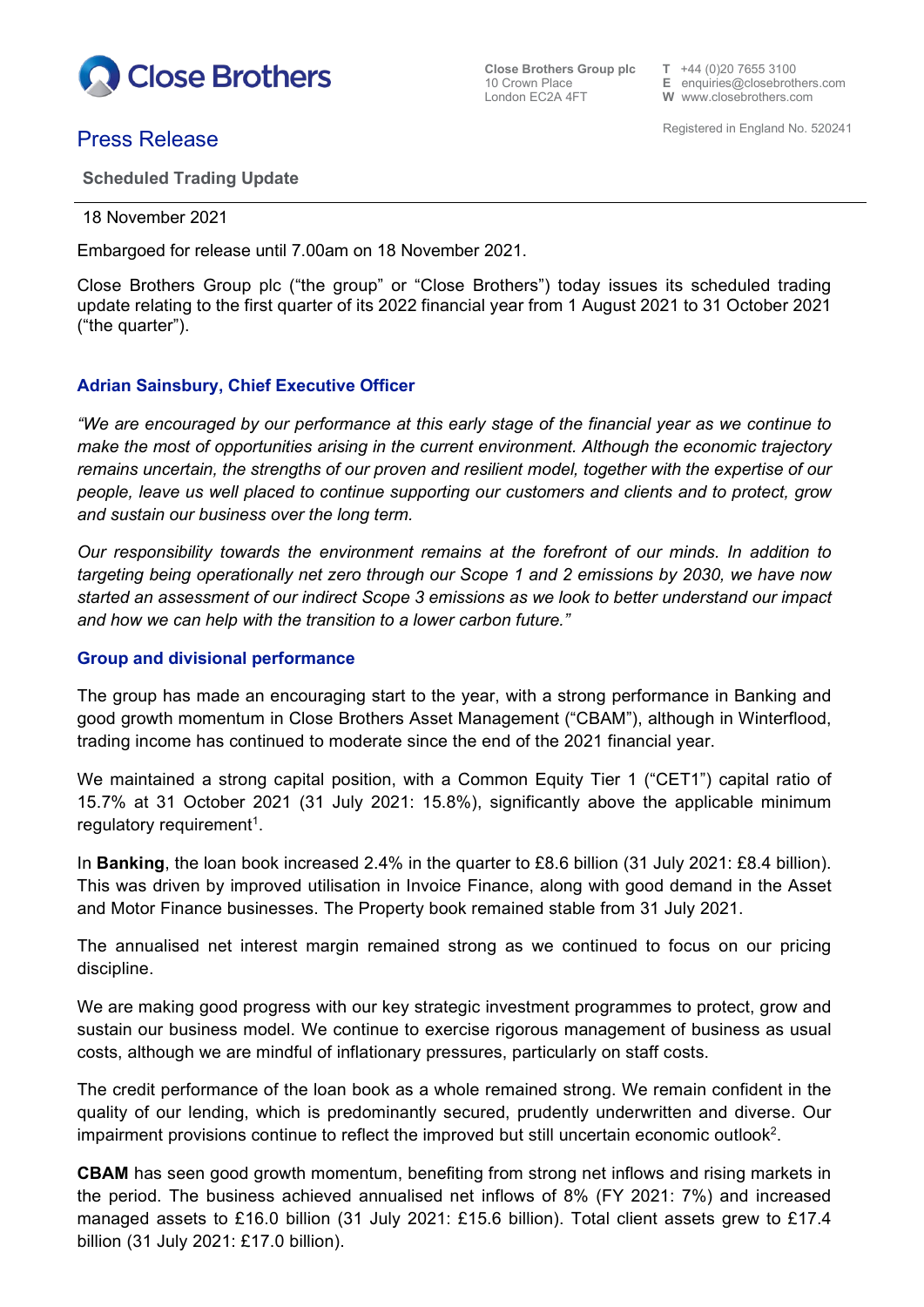**Winterflood** has experienced further moderation of trading performance since the end of the 2021 financial year, with income in the quarter reverting to close to pre-Covid-19 levels, reflecting a market wide slowdown in retail trading activity and a change in the mix of trading volumes in the quarter. The team's experience and focus on managing risk resulted in no loss days in the quarter.

## **Outlook**

While the economic trajectory remains uncertain, we have made an encouraging start to the year.

We are well positioned to maximise opportunities in the current environment and remain confident in the long-term growth prospects of our Banking businesses.

In Asset Management, we are well placed to benefit from the proven, ongoing demand for our services and continue to invest to support the long-term growth potential of the business.

Winterflood is well positioned to continue trading profitably in a range of market conditions but remains sensitive to changes in the market environment. We remain focused on growing Winterflood Business Services.

## **Footnotes**

1 The group's capital ratios are presented on a transitional basis after the application of IFRS 9 transitional arrangements which allows banks to add back to their capital base a proportion of the IFRS 9 impairment charges during the transitional period. Without their application, and excluding the benefit related to the current treatment of software assets, the CET1 ratio would be 14.3%. In line with the amended CRR, effective on 23 December 2020, the CET1 capital ratio at 31 October 2021 includes a c.40bps benefit related to software assets which are exempt from the deduction requirement for intangible assets from CET1. The Prudential Regulation Authority ("PRA") published PS17/21 'Implementation of Basel standards' on 9 July 2021, confirming the reversal to the earlier position. This will result in the reversal of this benefit and reduction of the CET1 capital ratio upon implementation on 1 January 2022. The applicable minimum regulatory requirement, excluding any PRA buffer was 7.6% at 31 October 2021.

2 Expected credit losses reflect the application of macroeconomic scenarios, which have been updated to include more recent externally sourced scenarios on a monthly basis since the start of the pandemic. At 31 October 2021, weightings remained unchanged since the Full Year 2021 results with 20% weighted to the upside scenario, 40% to the baseline scenario and 40% to downside scenarios. The modelled impact of macroeconomic scenarios and their respective weightings is overlaid with expert judgment in relation to stage allocation and coverage ratios at the individual portfolio level, incorporating our experience and knowledge of our customers, the sectors in which they operate, and the assets that we finance.

## **Enquiries**

Sam Cartwright

Sophie Gillingham Close Brothers Group plc 020 3857 6574 Camila Sugimura Close Brothers Group plc 020 3857 6577 Close Brothers Group plc Irene Galvan Close Brothers Group plc 020 3857 6217